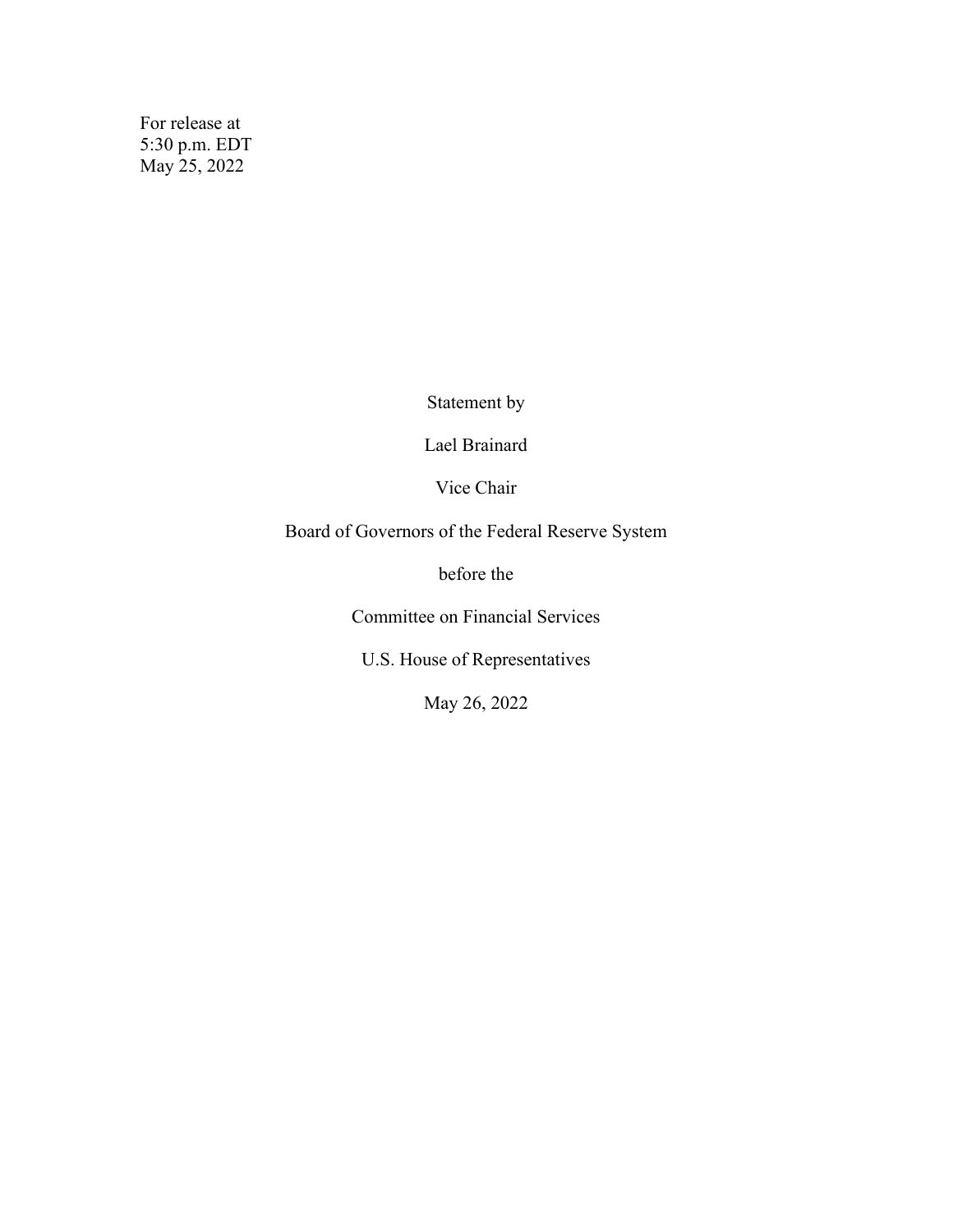Chairwoman Waters, Ranking Member McHenry, and other members of the Committee, I am pleased to join you today. With technology driving profound change, it is important we prepare for the financial system of the future and not limit our thinking to the financial system of today. No decision has been made about whether a U.S. central bank digital currency (CBDC) will be a part of that future, but it is important to undertake the necessary work to inform any such decision and to be ready to move forward should the need arise.

There has been explosive growth in an emergent digital financial system built around new digital assets and facilitated by crypto-asset platforms and stablecoins as settlement assets. In recent weeks, two widely used stablecoins have come under considerable pressure. One widely used algorithmic stablecoin declined to a small fraction of its purported value, and the stablecoin that is the most traded crypto asset by volume temporarily dipped below its purported one-to-one valuation with the dollar.

These events underscore the need for clear regulatory guardrails to provide consumer and investor protection, protect financial stability, and ensure a level playing field for competition and innovation across the financial system. The recent turmoil in crypto financial markets makes clear that the actions we take now—whether on the regulatory framework or a digital dollar—should be robust to the future evolution of the financial system. The rapid ongoing evolution of the digital financial system at the national and international levels should lead us to frame the question not as whether there is a need for a central-bank-issued digital dollar <u>today</u>, but rather whether there may be conditions in the <u>future</u> that may give rise to such a need. We recognize there are risks of not acting, just as there are risks of acting.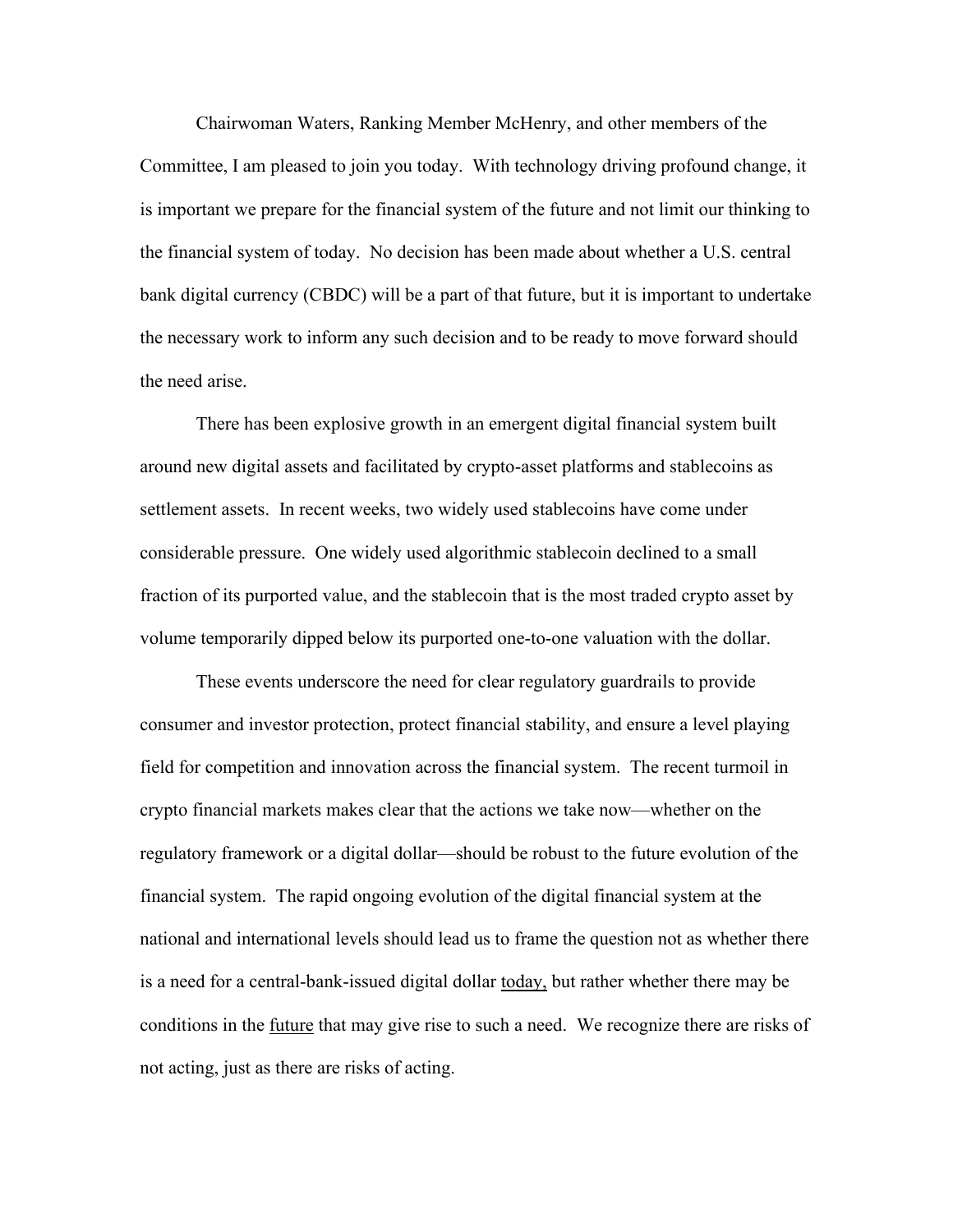Congress recognized the importance of safe, efficient, and widely accessible payments when it created the Federal Reserve and included payments as a core part of our mission. It entrusted to the Federal Reserve the issuance to the public of government, risk-free currency. The Federal Reserve has operated alongside the private sector, providing a stable currency and operating key aspects of the payments system, while also supporting private-sector innovation.

 Today, physical currency provides the public with access to safe central bank money, exchangeable without concern for liquidity or credit risk. The share of U.S. payments made by cash has declined from 31 percent to 20 percent just over the past five years, and the share is even lower for those under age 45. As we assess the future digital financial system, it is prudent to consider how to preserve ready public access to safe central bank money, perhaps through the digital analogue of the Federal Reserve's issuance of physical currency. At present, consumers and businesses do not consider whether the money they are using is a liability of the central bank, as with cash, or of a commercial bank, as with bank deposits. Confidence in commercial bank money is built upon deposit insurance, banks' access to central bank liquidity, and banking regulation and supervision.

New forms of digital money such as stablecoins that do not share these same protections could reintroduce meaningful counterparty risk into the payments system. As we have seen, such new forms of money can lose their promised value relative to fiat currency, harming consumers or, at large scale, creating broader financial stability risks. We have seen before the risks posed by the widespread use of private monies. In the 19th century, active competition among issuers of private paper banknotes led to inefficiency,

- 2 -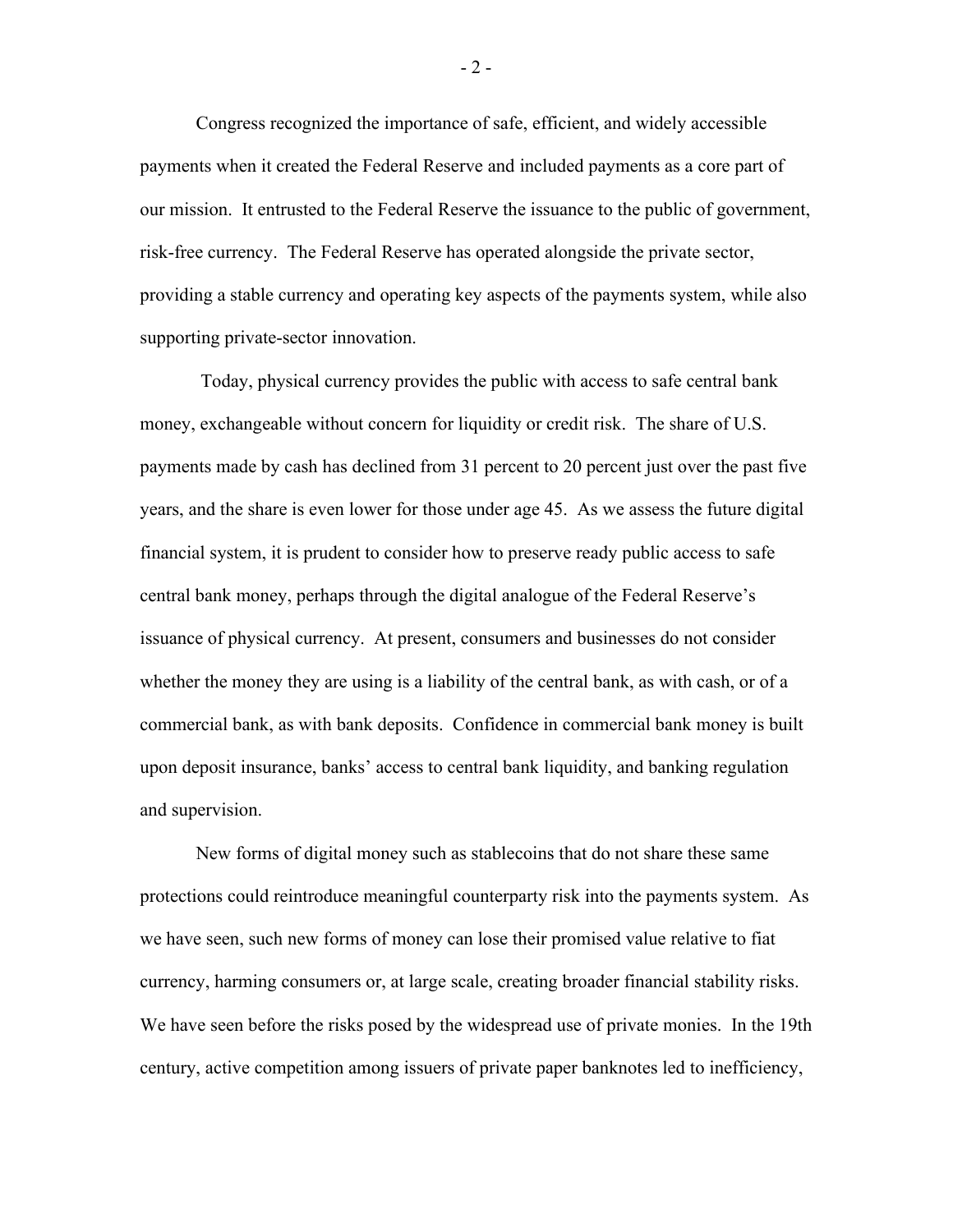fraud, and instability in the U.S. payments system, which ultimately necessitated a uniform form of money backed by the national government. A predominance of private monies of this type could introduce consumer protection and financial stability risks because of their potential volatility and the risk of run-like behavior, as was demonstrated at a smaller scale in recent weeks.

In addition, if private monies—in the form of either stablecoins or cryptocurrencies—were to become widespread, we could see fragmentation of the U.S. payment system into so-called walled gardens. In some future circumstances, CBDC could coexist with and be complementary to stablecoins and commercial bank money by providing a safe central bank liability in the digital financial ecosystem, much like cash currently coexists with commercial bank money.

It is also important to consider the potential risks of a CBDC associated with disintermediating banks, given their critical role in credit provision, monetary policy transmission, and payments. In some circumstances, a widely available CBDC could serve as a substitute for commercial bank money, possibly reducing the aggregate amount of deposits in the banking system. And a CBDC would be attractive to risk-averse users during times of stress. Accordingly, if the Federal Reserve were to move forward on CBDC, it would be important to develop design features that could mitigate such risks, such as offering a non-interest bearing CBDC or limiting the amount of CBDC a consumer could hold or transfer.

The future evolution of international payments and capital flows will also influence considerations surrounding a potential U.S. CBDC. The dollar is the most widely used currency in international payments and investments, which benefits the

- 3 -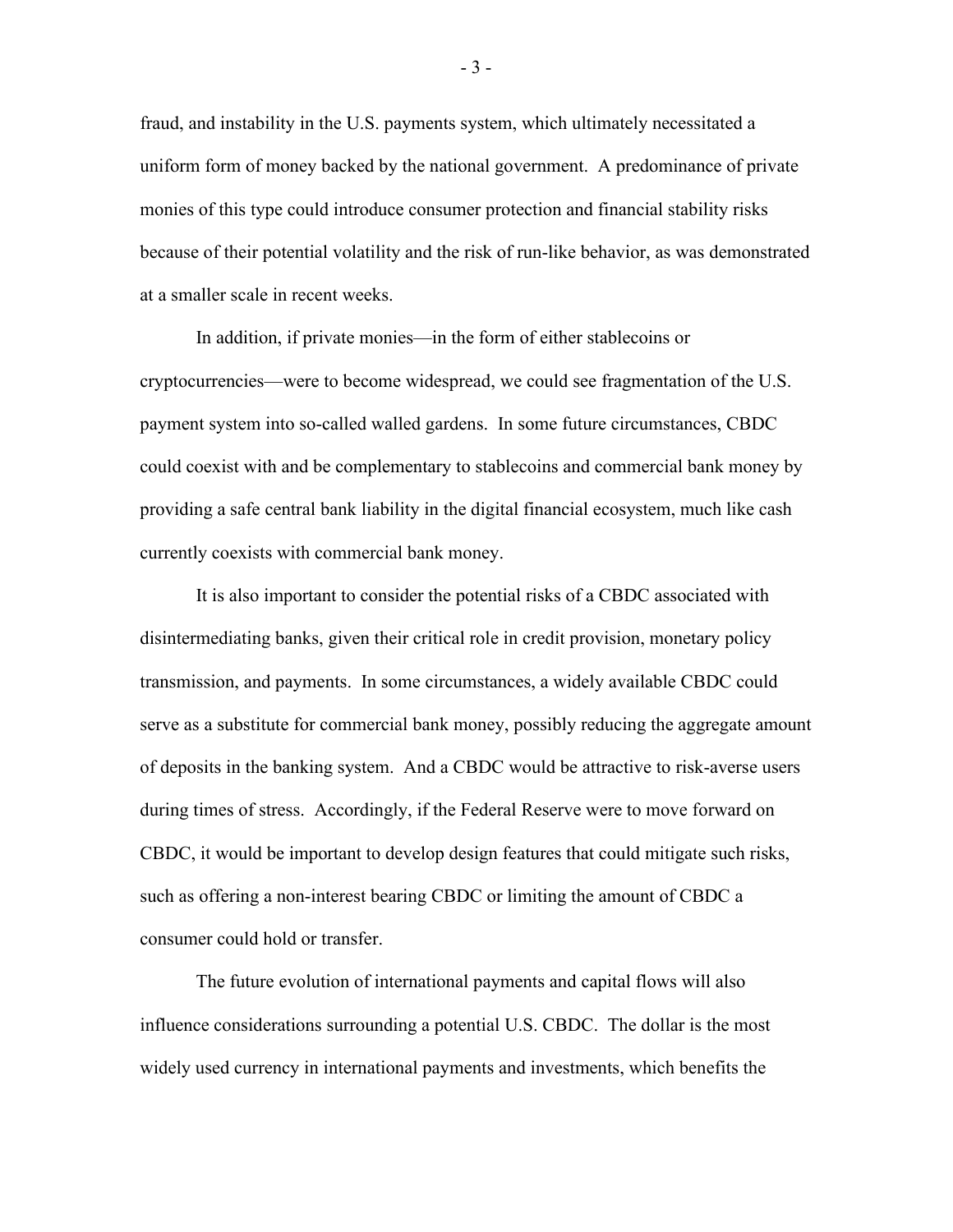United States by reducing transaction and borrowing costs for U.S. households, businesses, and government. In future states where other major foreign currencies are issued in CBDC form, it is prudent to consider how the potential absence or presence of a U.S. central bank digital dollar could affect the use of the dollar in global payments. For example, the People's Bank of China has been piloting the digital yuan, and several other foreign central banks are issuing or considering issuing their own digital currencies. A U.S. CBDC may be one potential way to ensure that people around the world who use the dollar can continue to rely on the strength and safety of the U.S. currency to transact and conduct business in the digital financial system. More broadly, it is important for the United States to play a lead role in the development of standards governing international digital finance transactions involving CBDCs consistent with the norms of privacy, accessibility, interoperability, and security.

In January, the Federal Reserve issued a discussion paper, *Money and Payments: The U.S. Dollar in the Age of Digital Transformation*, to solicit input from the public on this important matter.<sup>1</sup> The paper's comment period closed on May 20, and as of that date, we had received nearly 2,000 comments from a wide range of stakeholders. We plan to publish a public summary of comments in the near future.

The paper emphasizes that a CBDC would best serve the needs of the United States by being privacy-protected, intermediated, widely transferable, and identityverified. Consistent with these principles, many commenters emphasized the importance of privacy, suggesting innovative ways to protect the privacy of consumers and how to

- 4 -

<sup>1</sup> See Board of Governors of the Federal Reserve System, *Money and Payments: The U.S Dollar in the Age of Digital Transformation* (Washington: Board of Governors, January 2022), https://www.federalreserve.gov/publications/money-and-payments-discussion-paper htm.